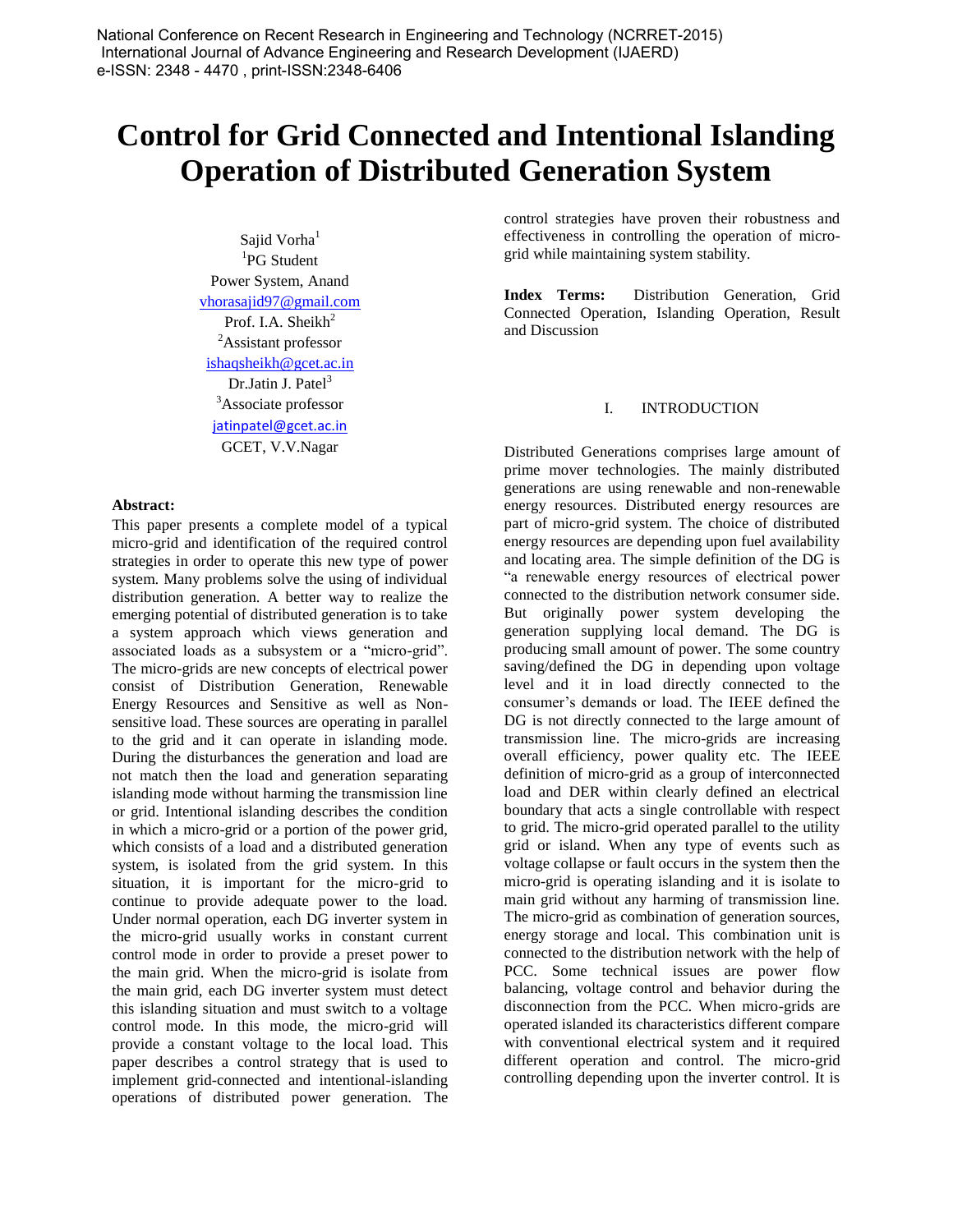divided into two part (1) Current Controller and (2) Voltage Controller.

# II. MICRO-GRID CONFIGURATION AND FEATURES

The basic micro-grid architecture diagram as shown in figure1. As shown in this figure consists of four feeders and distribution system. The A , B and C feeders are sensitive load and it required local generation but some of non-sensitive ad it do not required any type local generation. In this system consist of four micro-sources at node 8, 11, 22, and 16. When the problem arises in the utility grid then the static switch is open and isolated the sensitive loads from the main grid. When the micro-grid is grid connected power flowing the non-sensitive loads. The micro-grid consists of master controller or central controller. It is controlling the operation of micro-grid. This system is classified into three categories.

### **Unit Power Control:**

In this diagram DG generating the voltage at a point and injected active power (P). This power flow from micro-source. When the increasing load demand in the micro-grid the extra power comes to grid because the all DG unit operate to constant output power. This system using CHP because of the power production depending on the heat demand.

#### **Feeder Flow Control:**

In this system every DG regulated the voltage at the connecting point and power. It is flowing to feeder A, B, C and D. When the system islands the local feeder flow or frequency droop function insures that the power is balanced.

#### **Mixed Control:**

If the system load demand is increasing that time the extra power taken from the distribution generation. The utility power and DG generating power mixed and its flow to load demand side.

## MICRO-GRID FEATURES

Micro-grid is connected to the main system through the point of common coupling PCC. The inter connection static switch is connection between the micro-grid and distribution system. A main feature of micro-grid is to stable operation during the faults and various network disturbances. If the static switch will be open the autonomous mode operates and disconnects the micro-grid from the main grid. The DG and corresponding load can be autonomously separate from the distribution network to isolate the micro-grids load from the disturbance during any fault.



Fig.1 Basic Micro-grid Architecture

Micro-grids desired features are following:

- It enable to local power generation for the local load.
- It compromises various power generations that makes highly flexible and efficient.
- Its services provided for industrial, office, residential area, commercial etc.
- It provides good solution for any emergency case and shorting power in the grid during disturbance and fault.

## III. CONTROL STRATEGY

The system consists of a micro source that is represented by the dc source. Under normal operation each DG inverter system in the micro-grid usually works in constant current control mode in order to provide adequate power to the main grid. If any problem arrived in grid side then the system will disconnect to main grid and it's operate intentional islanding mode. In this mode it operate voltage control mode and provide constant voltage to the local load.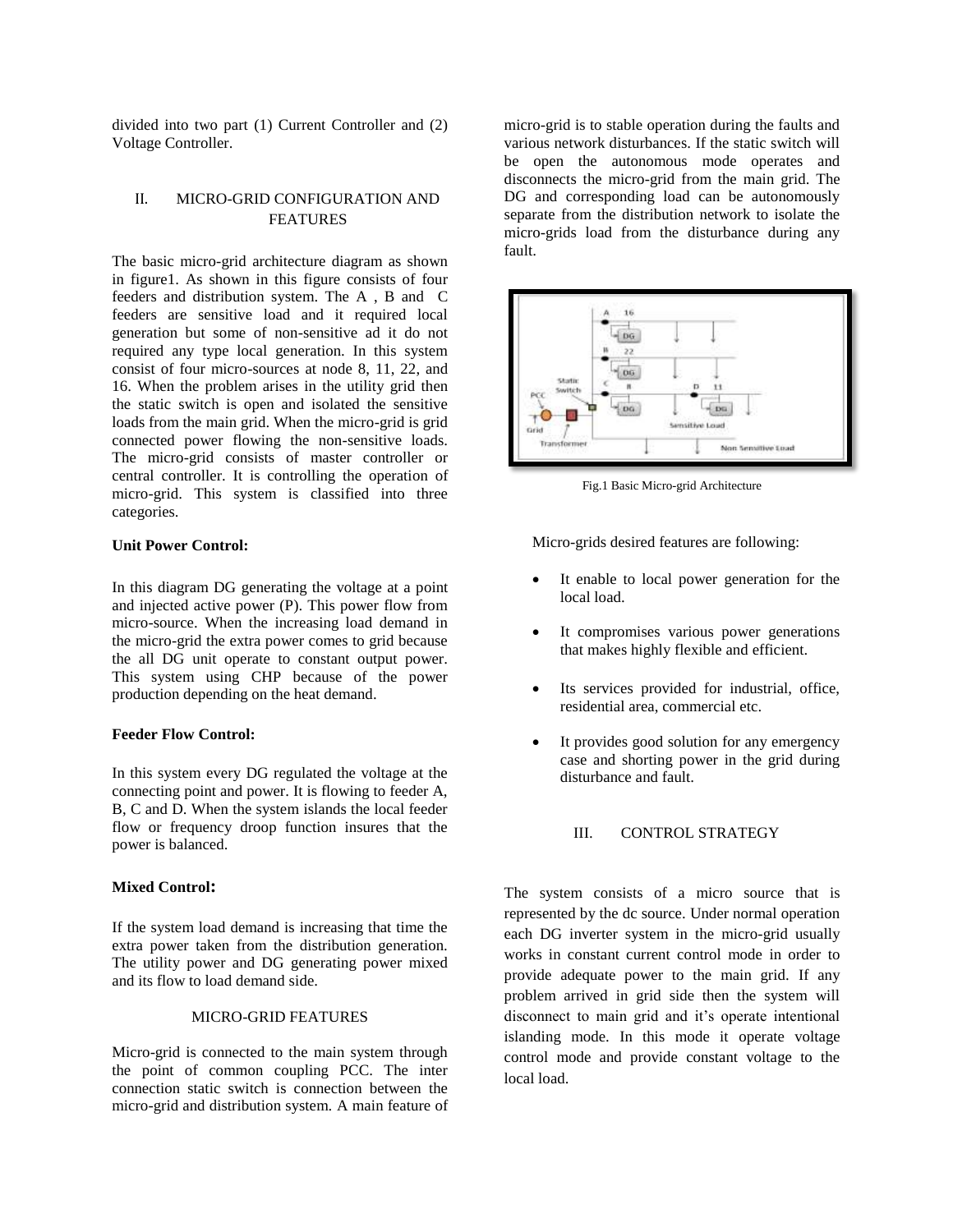### **Mode 1: Grid Connected Operation**

The control structure for grid connected DG system implemented in Matlab/Simulink is shown in Figure 3.1. The grid side converter operates as a controlled power source and standard PI controller are used to regulate the grid current in the *dq* reference frame in the inner control loops. The converter does not take an account to maintain DC link voltage constant by regulating  $i_d$  and  $i_q$ . The *id* represents the active power component injected current into the grid and *i<sup>q</sup>* is reactive component. In this work  $i_d$  and  $i_q$  reference values are given and they will fallowed by the actual values by the DG system. In order to obtain only a transfer of active power only a transfer of active power, the  $i_q$  current reference is set to zero. The decoupling terms are used to obtain independent control of  $i_d$  and  $i_q$ . A PLL is used to synchronize the converter with the grid frequency. The philosophy of the PLL is that, the difference between the grid phase and inverter phase angel can be reduced to zero using PI controller and locking the line side inverter phase to grid [8].



Figure 3.1: Current Control Block Diagram

## **Mode 2: Intentional Islanding Operation**

For this mode of operation of DG system, the power conditioning unit consists of a three phase diode rectifier and voltage source inverters (VSI) with LCL filter are used. The control system for a voltage source inverter implemented using Matlab/Simulink is shown in Figure 3.2. DC voltage feeds 400 volts with 50Hz, 10kW load through an AC/DC/AC converter. The high frequency AC power is first

rectified by six pulse diode bridge rectifier and filtered. A DC link voltage is given to an IGBT two level inverter generating 50Hz. The IGBT inverter uses Pulse Width Modulation (PWM) with 1.5 kHz carrier frequency. The voltage is regulated at 1p .u. (400 Vrms) by a PI voltage regulator using *abc* and *dq* to *abc* transformation. The conventional converter regulates the output voltage by a vector containing the three modulation signals used by the PWM generator to generate six IGBT pulses [8]. In this work the output voltage is regulated by the DG system.



Figure 3.2: Constant Voltage Control Block Diagram

## IV. SIMULATION RESULTS

The performance of the proposed control strategies was evaluated by computer simulation using MATLAB. Fig.4.1 shows the simulated system. This system was tested under the following conditions:

- 1. Switching frequency *fs* : 1.5 kHz;
- 2. Output frequency: 50 Hz;
- 3. Filter inductor Li: 3 mH;
- 4. Filter inductor  $L_1$ : 1.5 mH;
- 5. Filter capacitor  $C_f$ : 8.5  $\mu$ F;
- 6. Dc-link voltage *Vdc* : 400 V;
- 7. Output phase voltage  $V_{ol\phi}$  : 120 Vrms;
- 8. Output capacity: 10 KW.

The *RC* load was adjusted to be resonant at 50 Hz and to consume 10 KW. The DG system was designed to supply 10 KW and 10 KVAR reactive powers. The system was operated initially in grid-connected operation. The grid was disconnected at 0.3 s, and this event was detected at 0.102 sec. After 0.102 sec, the control mode was changed from current- to voltage